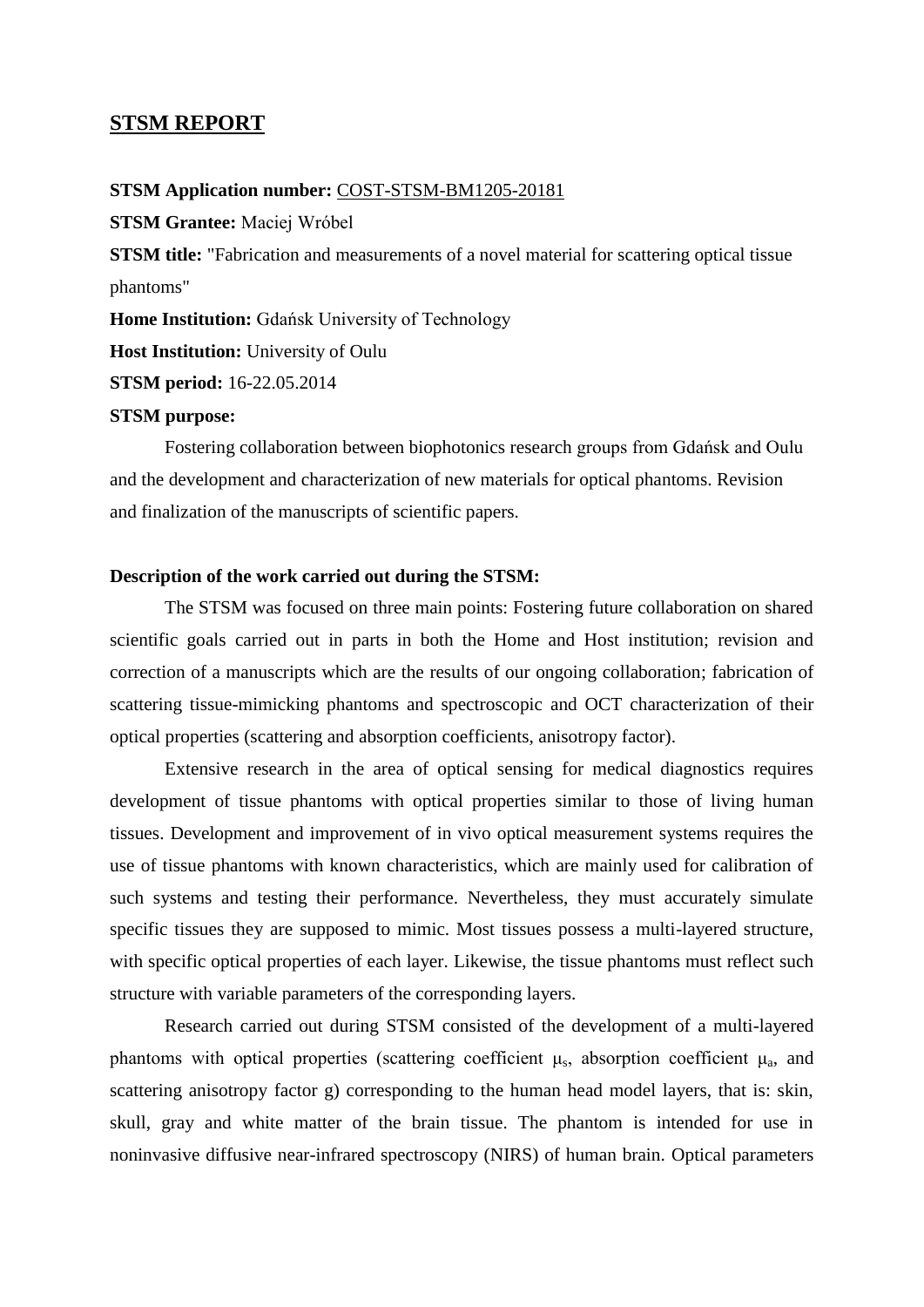of the fabricated phantoms are reconstructed using spectrophotometry and inverse addingdoubling calculation method. This research is the extension of previous studies but now focused on material research for more accurate modeling and fabrication of said scattering phantoms.

#### **Description of the main results obtained:**

With diffuse NIRS of the brain as the intended purpose of the phantom, only the knowledge of the absorption coefficient  $\mu_a$ , and the reduced scattering coefficient  $\mu_s$ ' is required for the diffuse regime of light propagation, where  $\mu_s$ ' has the physical sense of a reciprocal of the mean free path of the phantom travel through the scattering media. The following equation is used to calculate  $\mu_s$ :

$$
\mu_s^{'}=\mu_s(1-g),
$$

where  $\mu_s$  is a scattering coefficient, g is a scattering anisotropy factor. In order to mimic the reduced scattering coefficient of tissues, phantoms were made with PVCP as a matrix material and ZnO nanoparticles as a scattering agents. Thus, theoretical calculations of the required concentrations of ZnO nanoparticles on grounds of Mie theory of scattering were employed. Then, the series of 0.5-mm-thick tissue-mimicking phantoms for skin, skull, gray and white matter, with these calculated ZnO concentrations were manufactured. Their optical properties as compared with the theoretical predictions and the values of real tissues from literature data are shown on the Figure 1.

In order to know the optical properties of phantoms, the values of total reflectance, total transmittance, collimated transmittance, refractive index, and sample thickness were measured. Total reflectance, total transmittance and collimated transmittance were measured using OL-750 spectrophotometer system (Optronic Laboratories, USA) with Si highsensitivity detector module OL 750-HSD-300 (wavelength 0.25-1.1 µm) and integrating spheres. The refractive index was measured using a DR-M2/1550(A) multi-wavelength Abbe refractometer (Atago, Japan). Spectral-domain Optical Coherence Tomography system Hyperion (Thorlabs, USA) was used to confirm refractive index measurements at 930-nm wavelength. Thickness of the phantoms was also measured using OCT (resolution in air: 5.8 μm). The optical properties of phantoms ( $\mu_a$ ,  $\mu_s$ ,  $\mu_s'$  and *g*) were then reconstructed using inverse adding-doubling algorithms.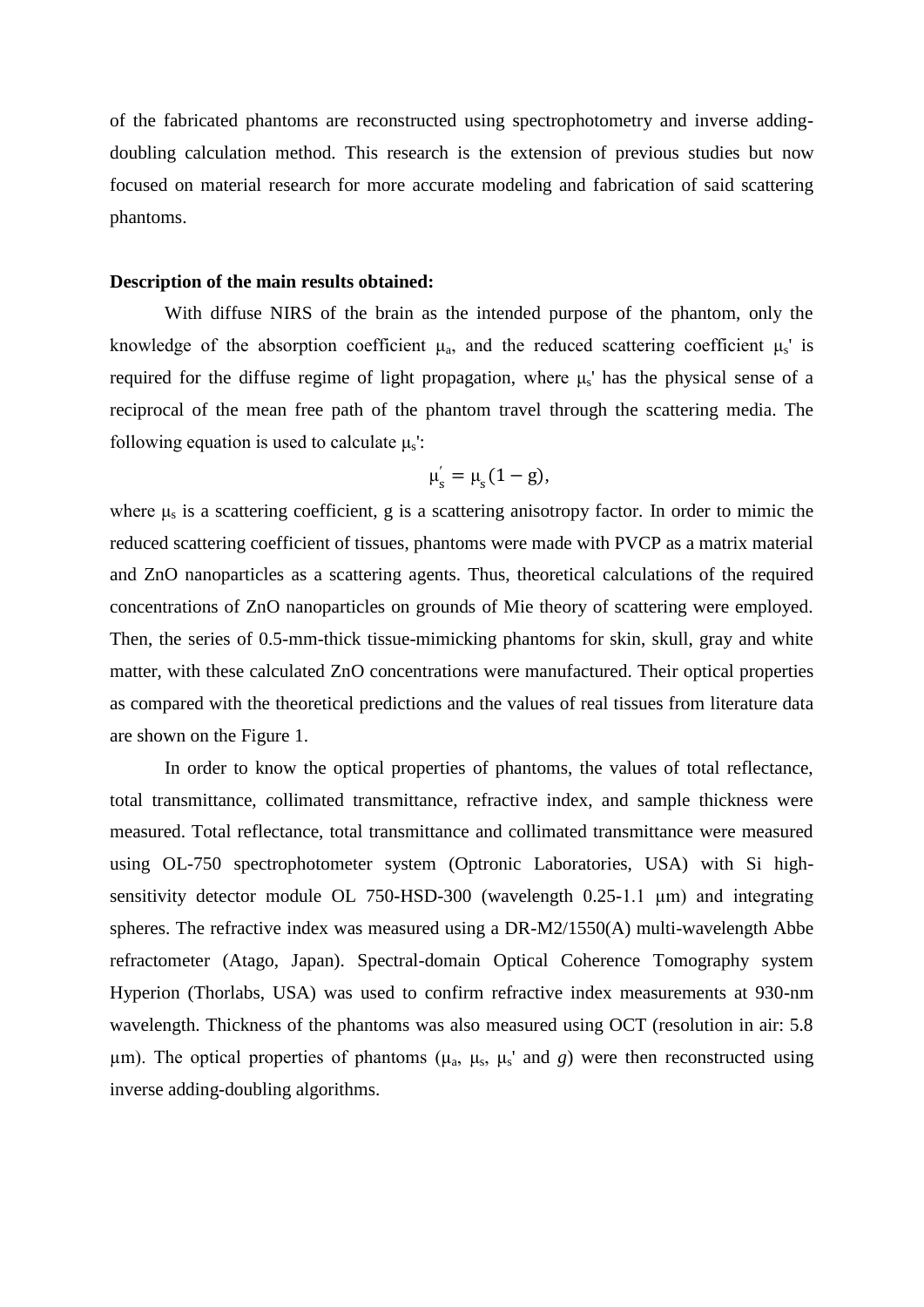

Figure 1. Reduced scattering coefficients of tissues from reference, linear extrapolation based on the singlescattering phantom, and results of measurements of fabricated phantoms, simulating skin (a), skull (b), gray matter (c) and white matter (d). Measured  $\mu$ <sub>s</sub>' for phantoms matches the theoretical values.

This STSM helped to gain more knowledge and know-how of accurate mimicking of optical properties through modeling and creation of the phantoms, along with improvement in the technological fabrication process.

#### **Mutual benefits for the Home and Host institutions:**

This STSM mission allowed for the completion of a step in the ongoing research collaboration between the biomedical optics groups from Department of Metrology and Optoelectronics, Gdańsk University of Technology and Laboratory of Optoelectronics and Measurement Techniques, University of Oulu on tissue-mimicking phantoms for noninvasive optical diagnostics. In Oulu the phantom research is focused on noninvasive NIRS measurements of brain, while in Gdańsk the phantoms are intended for noninvasive optical blood and skin composition detection methods.